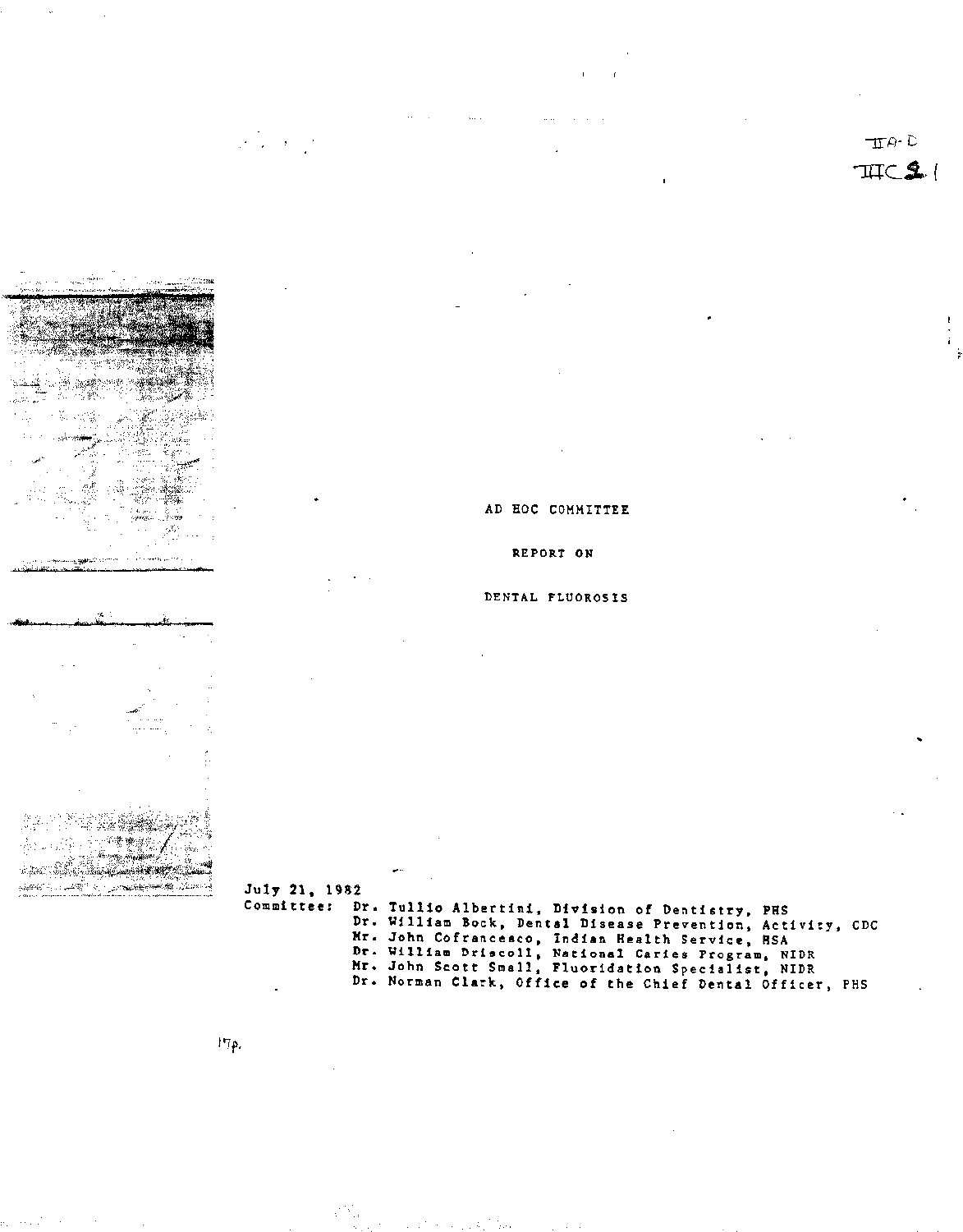# CONTENTS

 $,\dots$  .

. . е<sup>.</sup>

| II. REALTH CONSIDERATIONS OF FLUORIDE INGESTION 2 |                                        |                                                           |                                          |  |  |  |  |  |  |  |  |  |  |  |  |  |  |
|---------------------------------------------------|----------------------------------------|-----------------------------------------------------------|------------------------------------------|--|--|--|--|--|--|--|--|--|--|--|--|--|--|
|                                                   | A. Effect on general health $\cdots$ 2 |                                                           |                                          |  |  |  |  |  |  |  |  |  |  |  |  |  |  |
|                                                   | B. Effect on dental health 2           |                                                           |                                          |  |  |  |  |  |  |  |  |  |  |  |  |  |  |
|                                                   |                                        | 1. Pluoride ingestion at optimum concentration $\cdots$ . |                                          |  |  |  |  |  |  |  |  |  |  |  |  |  |  |
|                                                   |                                        | 2. Summary of studies of fluoride ingestion               | at higher-than-optimum concentrations: 3 |  |  |  |  |  |  |  |  |  |  |  |  |  |  |
|                                                   |                                        |                                                           | (a) Fluorosis findings 3                 |  |  |  |  |  |  |  |  |  |  |  |  |  |  |
|                                                   |                                        |                                                           | (b) Caries prevalence findings 4         |  |  |  |  |  |  |  |  |  |  |  |  |  |  |
|                                                   | C. Psychological effects 3             |                                                           |                                          |  |  |  |  |  |  |  |  |  |  |  |  |  |  |
| III.                                              |                                        |                                                           |                                          |  |  |  |  |  |  |  |  |  |  |  |  |  |  |
|                                                   |                                        |                                                           |                                          |  |  |  |  |  |  |  |  |  |  |  |  |  |  |
|                                                   |                                        |                                                           |                                          |  |  |  |  |  |  |  |  |  |  |  |  |  |  |

 $\frac{1}{4}$ 

 $\bar{\mathcal{L}}$  .  $\tilde{Q}^{(1)}$ 

Ïа.  $\frac{1}{2}$  Vikar

Let 1980 also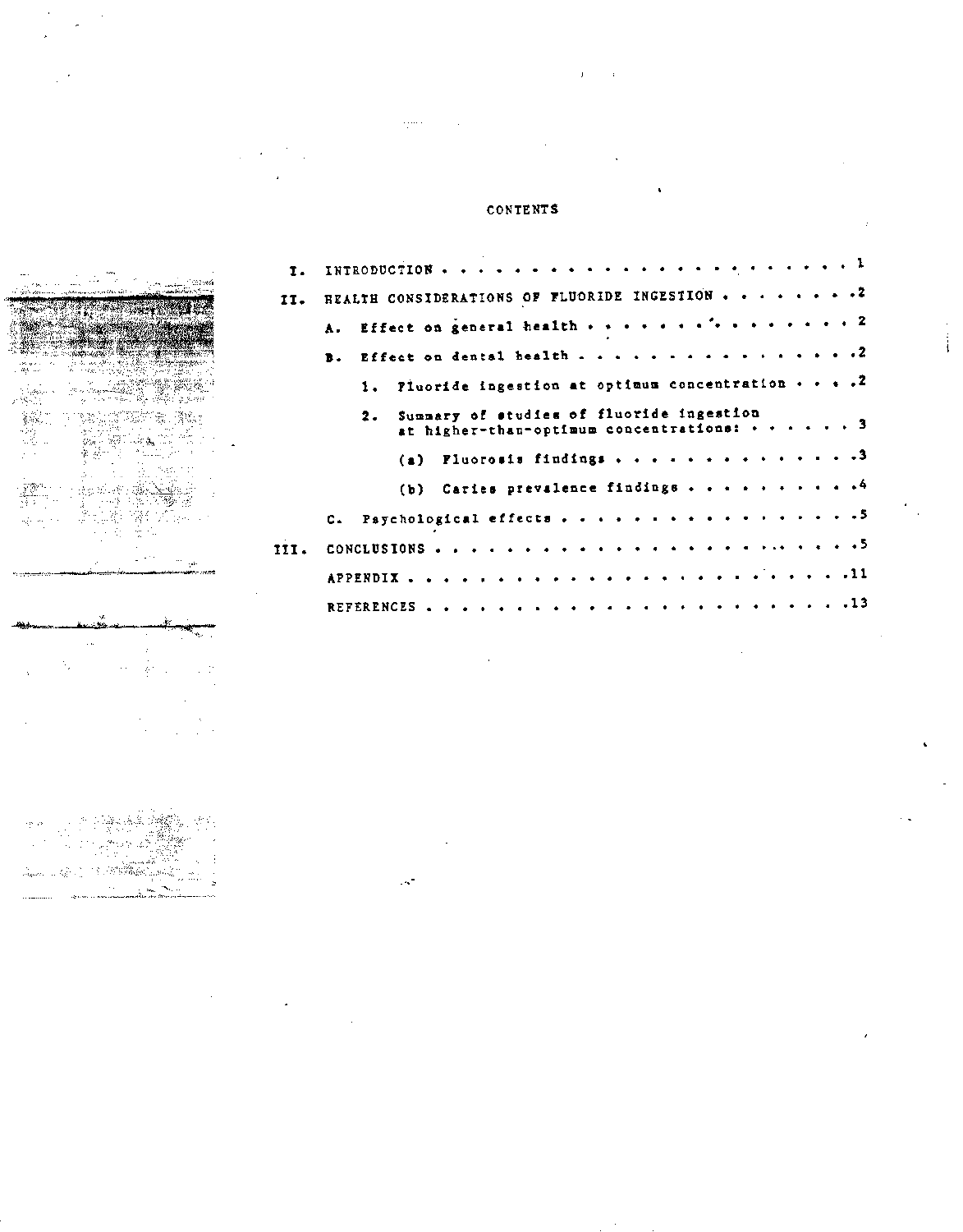AD HOC COMMITTEE ON DENTAL PLUOROSIS: DRAFT REPORT TO THE CHIEF DENTAL OFFICER, PHS

**SECTION** 

an was

I. Introduction<br>In 1946, the PRS published guidelines in the form of drinking water standards that set an upper limit of 1.5 ppm for fluoride, presumably to avoid objectional fluorosis on the basis of data from Dean's studies. In 1962, the revised PRS driuking water standards raised the upper limit for fluoride to twice the local optimum concentration (1). The exact reasons for that change are not available to the committee, but this guideline was still clearly intended to limit the occurrence of dental fluorosis that was of only cosmetic significance.

The Safe Drinking Water Act (P.L. 93-523), passed in 1974, directed the EPA to promulgate primary drinking water regulations for limiting contaminants that might "have any adverse effect on the health of personsw (2). The EPA included fluoride under this health effect .<br>category and adopted the twice-optimum upper limit (now waximum contaminant level") from the 1962 standards (3).

The u.s. Environmental Protection Agency (EPA), under a provision of the Safe Drinking Water Act, 42 U.S.C. 300f, has promulgate regulations which in part require all communities with water supplies naturally containing fluoride in excess of twice the optimum<br>maturally containing fluoride in excess of twice the optimum concentration to lower the fluoride content of their water (2,3). A 19RO amendment has extended the exemptions from compliance with this requirement until January I, 1984, or until January I, 1986, if the water system in question agrees to comply with the regulations by hecoming a part of a regional water system.

On June 4, 1981, the South Carolina Department of Health and Environmental Control, pursuant to the Administrative procedure Act, 5 U.S.C. 553(c), filed a petition requesting the EPA to exercise its rulemaking authority to repeal 40 CFR 141.11(c), that portion of the National Interim Primary Drinking Water Regulations establishing Maximum Contaminant Levels (HCLa) for fluoride. The Adminstrator of EFA acknowledged receipt of the petition and agreed to consider the petitioners request as part of the process of developing Revise National Primary Drinking Water Regulations (4).

As a rewult of the South Carolina petition, the EPA offered an accelerated review of the fluoride limit to be completed by August 1982 (15). The review is to be carried out in cooperation with the Office of the Surgeon General, Public Health Service, the American Dental Association, and other interested parties.

The purpose of this Committee is to review current scientific data related to the effects of fluoride ingested through drinking water and provide advice to the EPA on the validity and significance of these data relative to dental fluorosis.

 $\mathcal{L}(\mathbb{R}^n)$ · 激励论论 - સુવેલેનું Stania (Stanija) pri se u I. 1911)<br>1920 ti e sti - 1 ੇ<del>\</del>  $-16.5$ 9 (ar ○議論へ



- 1 -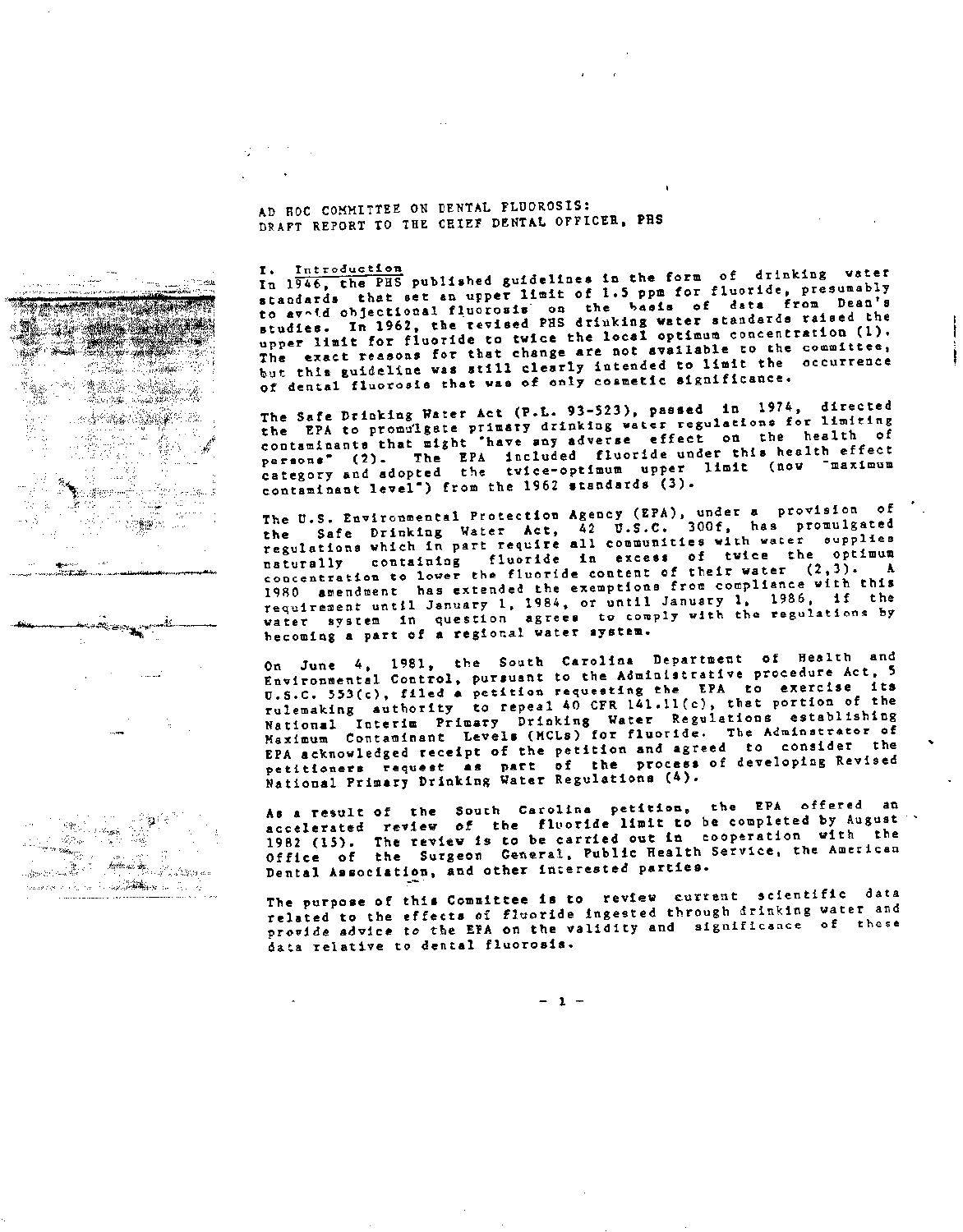### II. Health considerations of fluoride ingestion Effect on general health

**Contractor** 

Investigations comparing morbidity and mortality rates between fluoridated and non-fluoridated areas are numerous. In one comprehensive study carried out in 1954. persons exposed to 8.0 ppm of naturally occurring fluoride present in the drinking ~ater of Bartlett. Texas. were compared with a similar group of individuals exposed to 0.4 ppm naturall occurring fluoride in the drinking water of Cameron. Texas. 25 miles from Bartlett. Except for a higher incidence of dentsl fluorosis in Bartlett. the findings showed no significsnt differences in morbidity for a wide range of systemi abnormalities (5). Comparative mortality rates were studie in 1961 in 18 selected fluoridated and non-fluoridated Canadian communities at the request of the Ontario Committee of Inquiry. The Committee concluded "...the mortality rates under consideration are not influenced by the fluoride concentration of the water aupply (6). In an exhaustive review of the subject. the Report of the Royal Commissioner into the fluoridation of Public Yater Supplies. Hobart. Tasmania concluded in 1968 ·the studies referred to (in the report) do not support any suggestion that fluoridation has or *<sup>d</sup>* could have an adverse effect on morbidity or mortality (7).

# B. Effect on dental health

**COLLAGE CONTROLLED CONTRACT** 

 $1.35 \times$ 

**在 PACT PACE DE COMPANY** 

San Maritim San<br>San San Tinggal

1. Fluoride ingestion at optimum concentration Fluoridation of community water supplies to the recommended concentration has been firmly established as a safe and effective public health measure for the prevention of dentsl caries. The procedure haa consistently been demonstrated to reduce the prevalence of dental caries by approximately 50 to 65 percent (8-12). Extensive investigation~ have been carried out to determine what constitutes an optimum-concentration-of fluoride for a community water supply. Poremost among these investigations was the classic 21-city study reported by Dean in 1946 (13). The water supplies of the citi@s contained naturally-occurring fluorides at concentrations ranging from zero to 2.6 parts per million (ppm). Dean concluded from these data that a fluoride concentration of about 1.0 ppm constituted an optimum amount. This optimal concentration is generally define as that concentration which concomitantly provides maximal protection against dental caries consistant with minimal dental fluorosis. With only two exceptions. the 21 cities surveyed by Dean were located within a confined geographic area (the midwest). Later work by Galagan and his co-workers demonstrated that the optimum fluorid concentration varied from one geographic area to another, depending on annual average maximum daily air temperature

- 2 -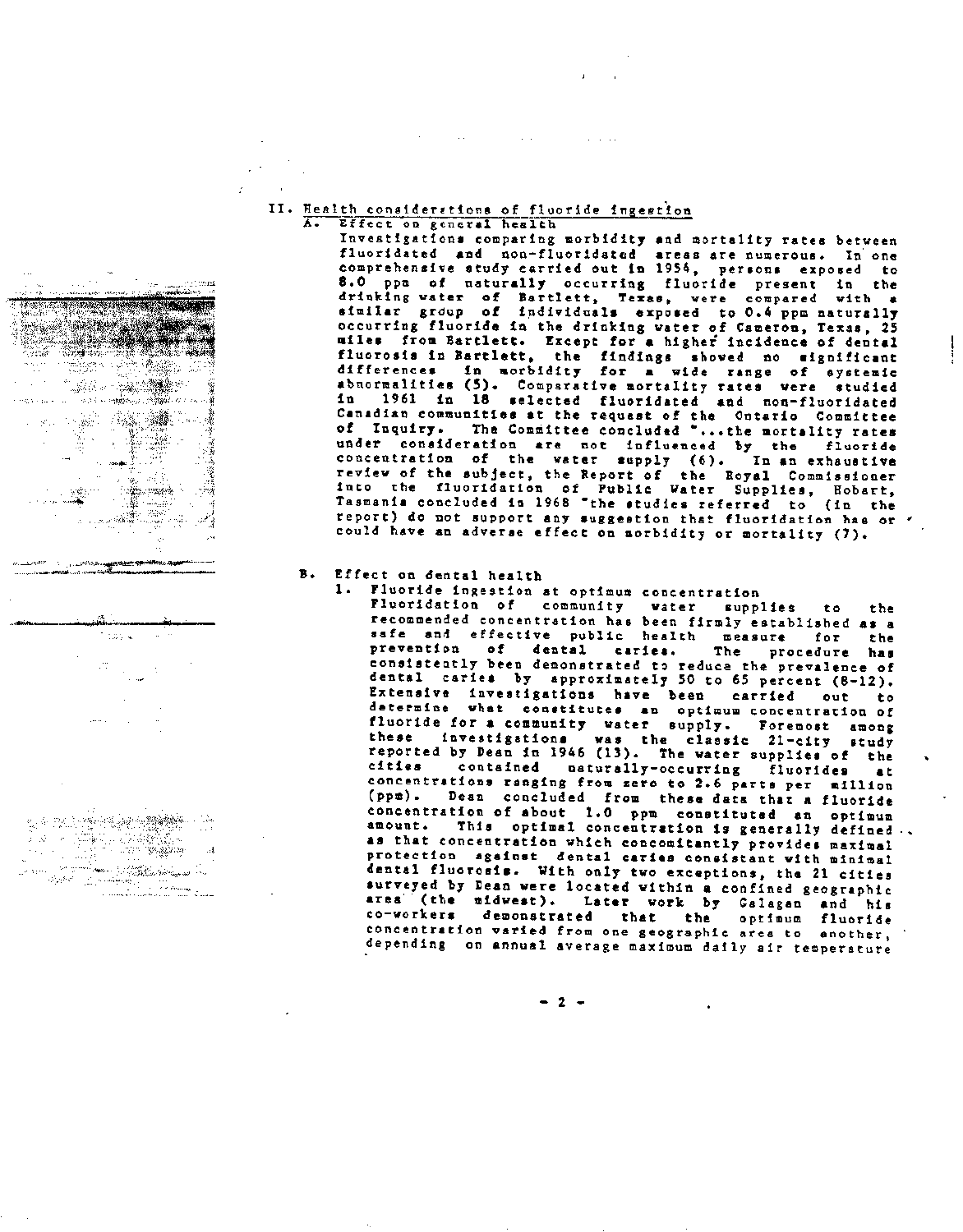(14-16). Temperature influenced fluid intake and, hence, the amount of fluoride ingested. Galagan and Vermillion

provided a table of recommended optimum fluorid concentrations, ranging from 0.7 ppm in the warmes temperature zones of the United States to 1.2 ppm for the coldest temperature zones (17).

2. Summary of studies of fluoride ingestion at higher-than optimum concentration: (4) Fluorosis findings

 $\pmb{\epsilon}$ 

Check the Post part  $\sim$  . The set of  $\sim$ 

 $\sim$ 

<u>en en de gr</u>

د.<br><del>دهن</del>س ر ್ಲಿಕ್ Water fluoride concentrations ranging from about optimum to less then 2 times optimum:

The percentages of children showing moderat fluorosis ranged from about 1 percent to about 13 percent. Host studies showed about 3 percent or less.

The percentages of children showing severe fluorosis ranged from zero to about 3 percent

Water fluoride concentrations ranging from 2 times optimum to less than 3 times optimum:

The percentages of children showing moderate fluorosis ranged from about 4 percent to about 16 percent.

The percentages of children showing severe fluorosis ranged from zero to about 5 percent.

Water fluoride concentrations ranging from about 3 times optimum to leaa than 4 times optimum:

The percentages of children showing moderate fluorosis ranged from about 5 percent to about 34 percent.

The percentages of children shoving severe fluorosis ranged from zero to about 8 percent. Most studies showed about 3 percent or less.

Water fluoride concentrations ranging from about 4 times optimum to less than *5* times optimum:

The percentages of children shoving moderate fluorosis ranged from 6 percent to 40 percent. Most studies showed about 20 percent or more.

 $-3 -$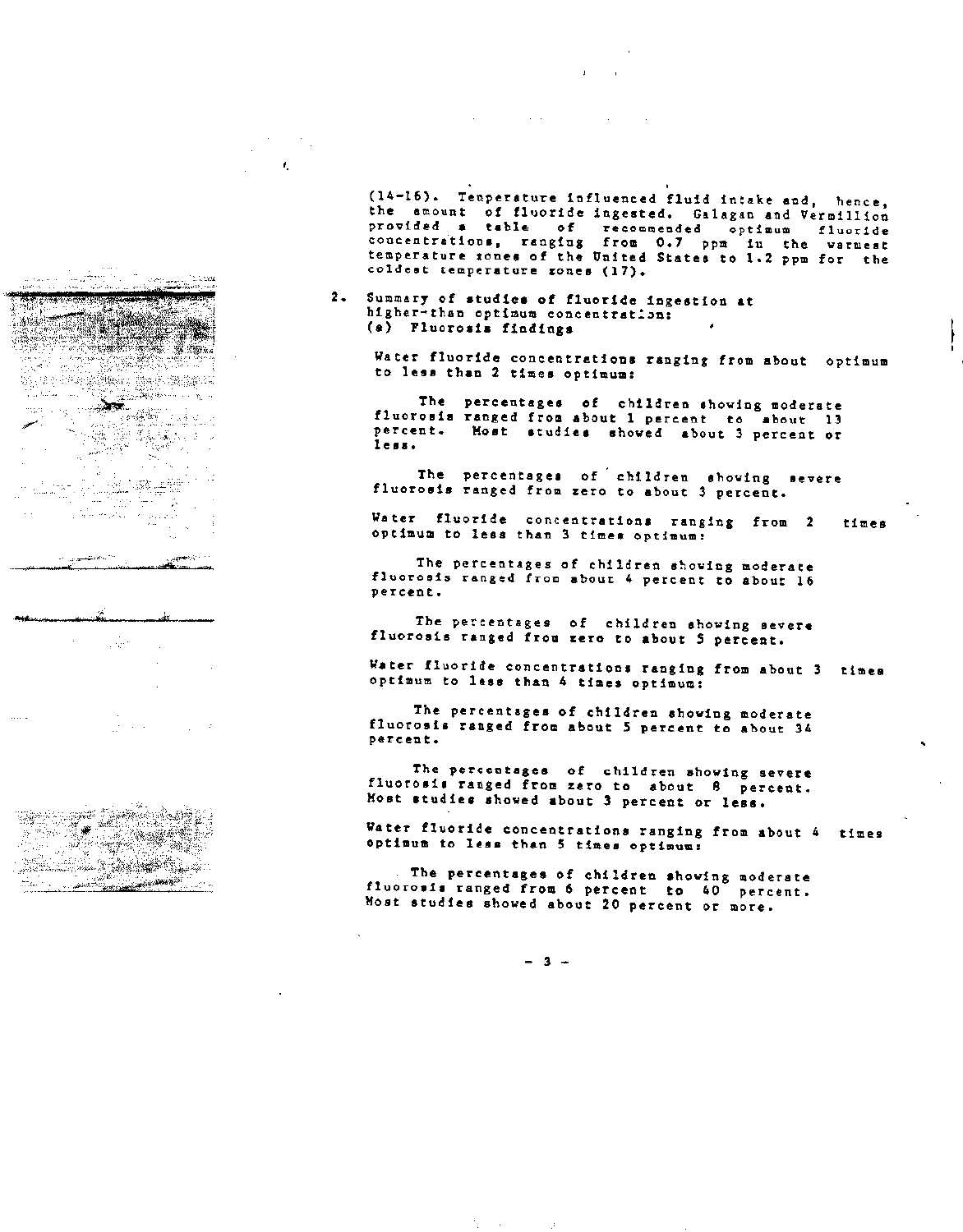

96. Q S.a  $\epsilon$  -  $\omega_{\rm{max}}$  , i.e., 

The percentages of children showing severe fluorosis ranged from zero to about 23 percent.

Water fluoride concentrations of about 5 times optimum and above:

The percentages of children showing moderate fluorosis ranged from about 11 percent to about 50 percent.

The percentages of children showing severe fluorosis ranged from about 18 percent to about 58 percent.

It is not likely, nor is there evidence to show. that cosmetic changes in the appearance or the tooth are In any way barmful to tbe tooth. These changes range from scarcely notlcaole color change to pitting of the enamel surface. Depending on the fluoride concentration of the water and certain other factors such as individual susceptibility and amounts of water Ingested during the calcification stage or tooth development. the pits may appear as isolated single pits. or as areas of multiple confluent pits. The presence of increasing degrees of confluent pitting results in the loss of progressive larger areas of enamel until. ultimately. the entire enamel surface hss a corroded appearance and may present an altered morphological shape. Such extensively involved teeth are subject to greater than normal surface attrition.

# (b) Caries prevalence findings\*

Table 2 presents mean DMF tooth and surface scores ror the children. according to water fluoride level. For DMF teeth. the mean score at the optimum fluoride level was 2.17 DMFT per child. By comparison. the scores at all three higher than optimal levels were substantially lower. Scores at 2 and 4 times optimal were similar, at 1.38 and 1.49 DMFT per child. respectively. The lowest score, 1.02 DMFT per child, occurred among children at the 3x optimal level. With regard to DMF surfaces. the relationship in the size or the scores among the various water fluoride levels was the same as that for DMF teeth. The mean DMFS score at the optimal fluoride level was 3.14 per child, whereas, at the fluorid levels of 2,3 and 4 times optimal, the respective score were 1.91. 1.41 and 2.02 DMFS per child. Statistical comparisons between all pairs of DMFT and DMFS scores were made, using Schefre'a method ror multiple comparisons. This analysis showed that. for both DMFT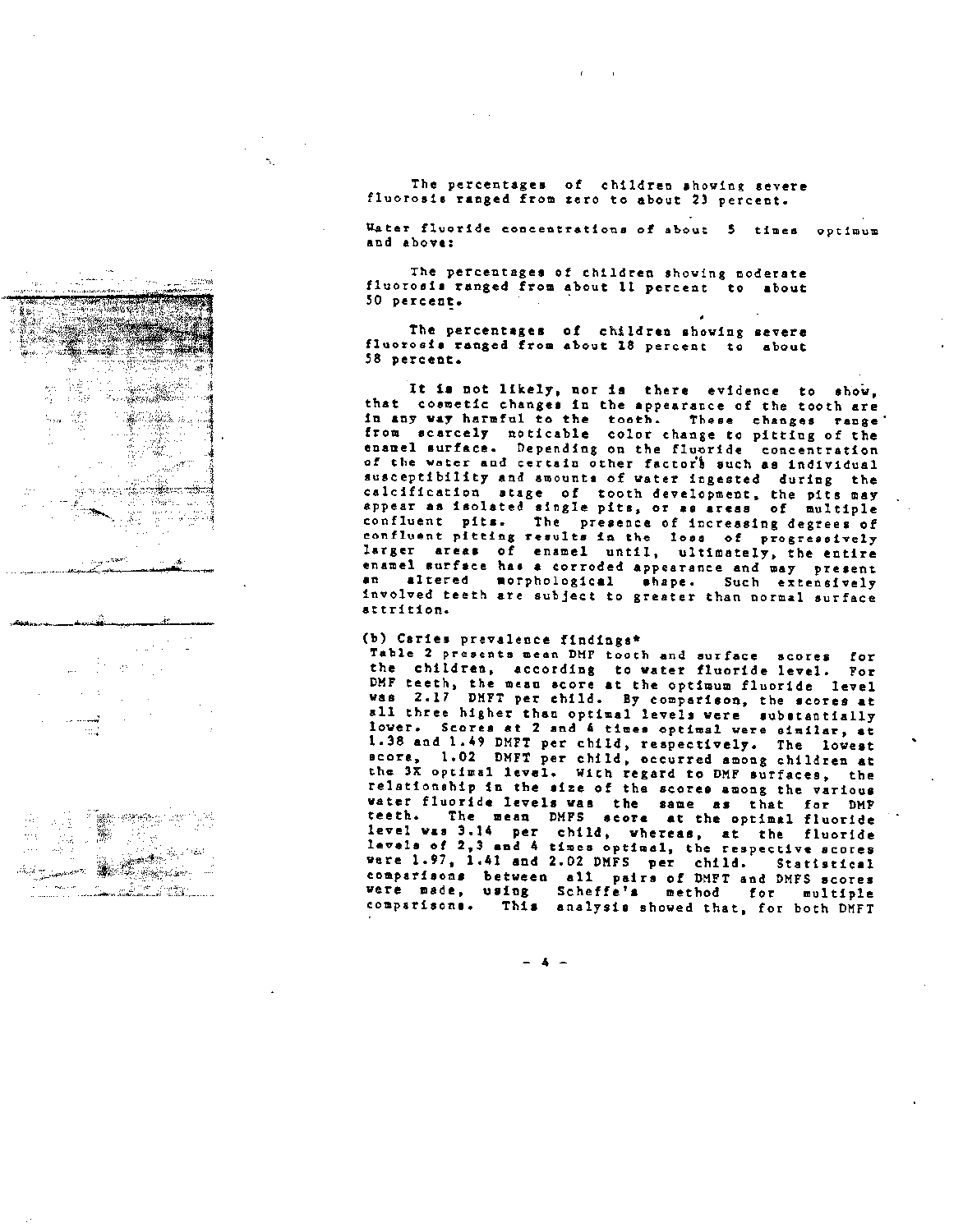and the state of the state

and DHFS, the caries scores at' all three higher than optimal fluoride levels were significantly lower than the acore at the optimal level. However. none of the differences in seore8 among the higher than optimal fluoride groups vere statistically significant. even though scorem for both DMFT and DMFS at 3 times optimum were noticeably lower than the eorresponding scores at 2 and 4 times optimum.

and the control

With regard to the findings of other investigators on the relationship between fluoride concentrations in drinking water and the prevalence of dental caries, Dean reported that there was little if any additional reduction in dental caries at fluoride concentratio above the optimum (13). More recent reports. however. are in agreement with the NIDR findings in that caries preventive benefits are realized from consuming water containing fluoride at higher than the recommende ~ptimum concentrations (18-22). Some data indicate that children with severe dental fluorosis have a higher prevalence of dental caries when compared with children having lesser degrees of dental fluorosis (23.24). However. because of the limited data available. it is not clear vhether or not the caries prevalence of children with severe fluorosis continues to be lower than that of children who consume optimally fluoridated vater.

c. Psychological effects

Few people would disagree that the cosmetie effects of dental fluorosis become progressively lesa desirable as the fluoride concentration exceeds the recommendec optimal level. However. tbe point at, which the effects become cosmetically undesirable. and ultimately become unacceptable. is a highly subjective issue and is one that would undoubtedly vary greatly from community to community and from individual to individual depending upon how the residents perceive the condition. Tbe committee found no eontrolled studies that evaluated the psychologieal effects of dental fluorosis.

- III. Conclusions
	- A. An optimum concentration of fluoride in drinking water is best defined as that concentration which provides the highest level of protection against dental caries consistent with a minimal prevalence of clinically observable dental fluorosis.
	- B. The traditional method that takes into account the effect of air temperature OD water eonsumption for estimating optimum fluoride concentrations remains scientifically valid. Standards established by that method specify optimum concentrations of fluoride ranging from 0.7 to 1.2 ppm. for various geographic areas within the U.S. depending on the annual average of the maximum daily air temperatures.



ida er .<br>.. . . *.* 

**Contract Contract State** 

المسترات والمتعود والمست

 $-5 -$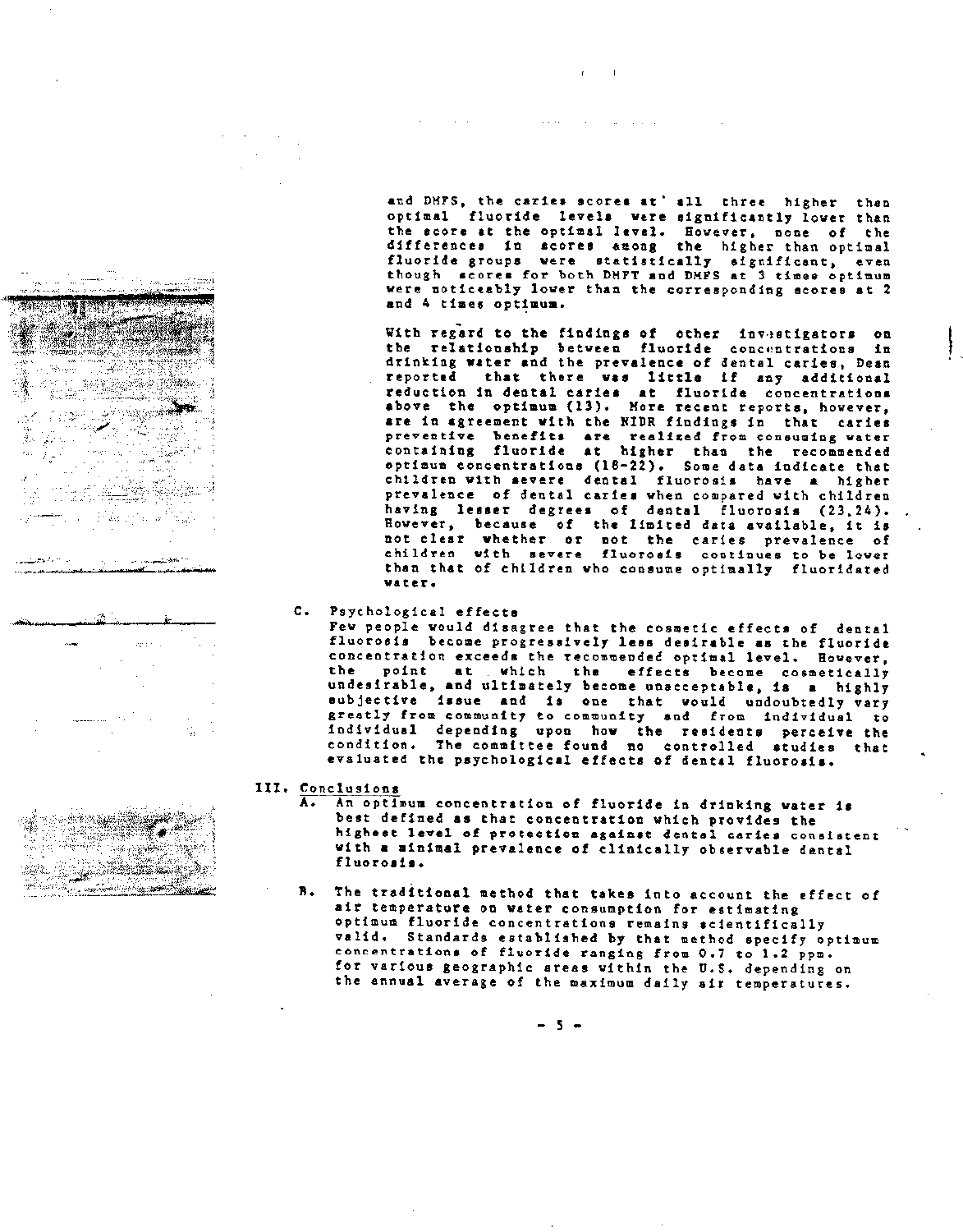- c. It has been well documented that persons born and reared in communities with optimum concentrations of fluoride in their drinking water supplies have on an average 50 to 65 percent less dental caries than persons reared in communities with lower fluoride levels in their drinking water.
- D. No sound evidence exists which shows that drinking water with the various concentrations of fluoride found naturally in public water supplies in the U.S. has any adverse effect on general health. , ,
- E. No sound evidence exists which shows that drinking water with tbe various concentrations of fluoride found naturally in public water supplies in the U.S. has any adverse effect on dental health as measured by loss of function and tooth mortality.
- Some data indicates that children with severe dental fluorosis have a higher prevalence of dental caries when compared with children having lesser degrees of dental fluorosis (23,24). However. because of the limited data available, it is not clear whether or not the caries prevalence of children with severe fluorosis continues to be lower than that of children who consume optimally fluoridated vater.
- G. As the natural fluoride concentration in water supplies increases beyond the recommended optimum, an increasing percentage of individuals exhibit dental fluorosis which may range from scarcely noticeable color change to confluent pitting of the enamel surface. Although conspicuous colo~ changes definitely warrant concern, whether and to what extent these changes are considered cosmetically objectionable is subjective, varying by individual and community.
- H. Overall, data suggest that at fluoride concentrations in drinking water as great as three times optimum, dental fluorosis is largely limited to color changes. At the fluoride concentration of four times optimum, some data suggest a marked increase in the prevalence of severe fluorosis, whereas other data indicate that the prevalence of severe fluorosis continues to be low. Because of the equivocal nature of the data at four times optimum, the dose-response curve for severe fluorosis between three and four times the optimum has not been clearly defined.
- I. To minimize the occurrence of undesirable cosmetic effects, it is most prudent to maintain the upper limit of fluoride in drinking water at two times tbe recommended optimum concentration.

In its deliberations the committee noted that additional research is needed to further clarify the dose-response relationship at fluoride concentrations exceeding approximately 3 times the recommended optimum. The committee recognized that much of the research to date on dental effects has focused upon childhood populations and feels that more information is needed to clearly define any later dental consequences among adults of the use of water with high concentrations during the years of tooth development.

.<br>Sedan .<br>⊷دن م⊿رين  $\sim 10^{11}$ ca les 7.5% Ĵ.



- 6 -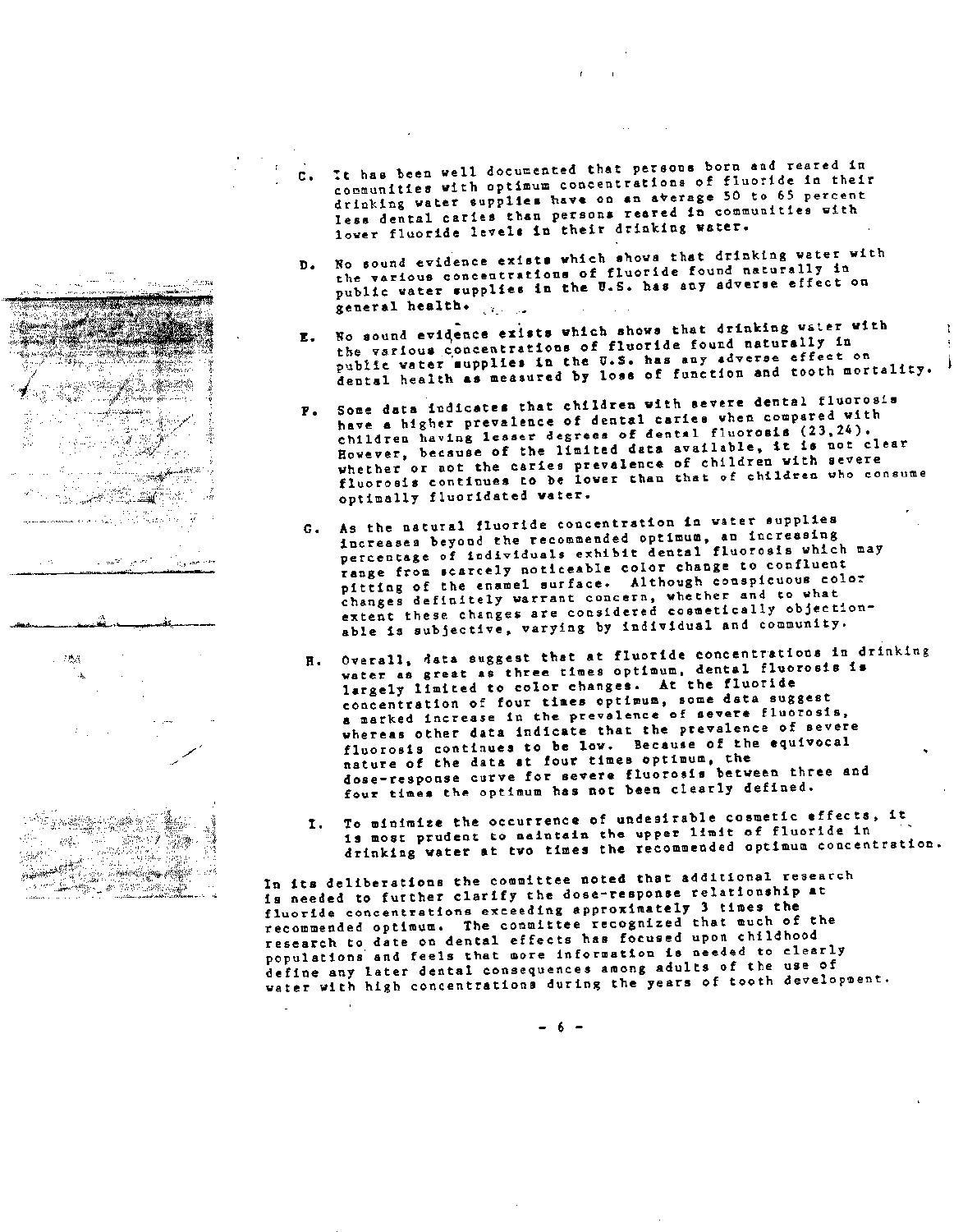#### REFERENCES

 $\mathcal{L}^{\text{c}}$  ,  $\mathcal{L}^{\text{c}}$  ,  $\mathcal{L}^{\text{c}}$ 

ti królozk - 1944 e di Partiti della Partiti della Partiti della Partiti della Partiti della Partiti della Partiti della Partit<br>Per della Partiti della Partiti della Partiti della Partiti della Partiti della Partiti della Partiti della Pa **SAN AREA** i stado ्या सम्पू<del>र्ण</del>  $\ddotsc$ 

 $\mathcal{L}_{\text{max}}$  , where

- لمنادر المقدرية سلأنها بالموهبات بالأربية الهابير
- 
- $\pm$
- $\sim 3$ Ž  $\sim$ and a string of the contract of the contract of the contract of the contract of the contract of the contract of the contract of the contract of the contract of the contract of the contract of the contract of the contract o a sa sa manair a Theor
- 1. U.S. Department of Health."Education, and Welfare. Public Realth Service: "Public Health Servic drinking water standards-1962," PHS Publicatio No. 956. U.S. Government Printing Office. Washington.  $D.C., 1962, pp. 8, 41-42.$
- 2. U.S. Congrees (93rd): "Safe drinking water act." Puhlic Law 93-523. 95-190. 96-63. 96-502. (42 use 300f) Section 1412, Public Health Service Act, as amended through December 1980, excerpt.
- 3. U.S. Environmental Protection Agency: "National interim primary drinking water regulations," EPA-570/9-76-003. USEPA Office of Water Supply. Washington, D.C. 20450, 1976, pp. 5, 66-68.
- 4. U.s. Environmental Protection Agency: Letter by Anne M. Gorsuch, Administrator, to William T. Laven\_ Jr., South Carolina Department of Health and Environmental Control, concerning the Department's petition to the EPA, dated September 16. 1981.
- 5. Leone, N.C., Shimkin, M.B •• Arnold, F.A., Stevenson, C.A., Zimmerman, E.R., Geiser, P.A., and Liberman, S.E.: "Medical aspects of excessive fluoride in water supply," Public Health Reports 69:925-936, 1954.
- 6. Ontario Water Resources Commission (Canada): "Report of the Committee appointed to inquire into and report upon the fluoridation of municipal water supplies.- 1961.
- 7. Crisp, Malcolm Peter (Royal Commissioner, Tasmania, Australia): PReport of the Royal Commissioner into the fluoridation of public vater supplies,' Government Printer. Hobart. Tasmania, Australia. 1968. pp. 139-143.
- 8. Ast, D.B., et al: "Newburgh-Kingston cariesfluorine study. XIV. Combined clinical and Roentgenographic dental findings after ten years of fluoride experience," Journal of the AmerlcaD Dental Association 52:314-325, March 1956.
- 9. Hutton, W.L., Linscott, B.W., and Williams, D.B.: "Final report of local studies on water fluoridatio in Brantford," Canadian Journal of Public Healt 47:89-92, March 1956.
- 10. Arnold, P.A., Jr., et al: -Effect of fluoridated public water supplies on dental caries prevalence," "Public Health Reports 11:652-658, July 1956.

- 13 -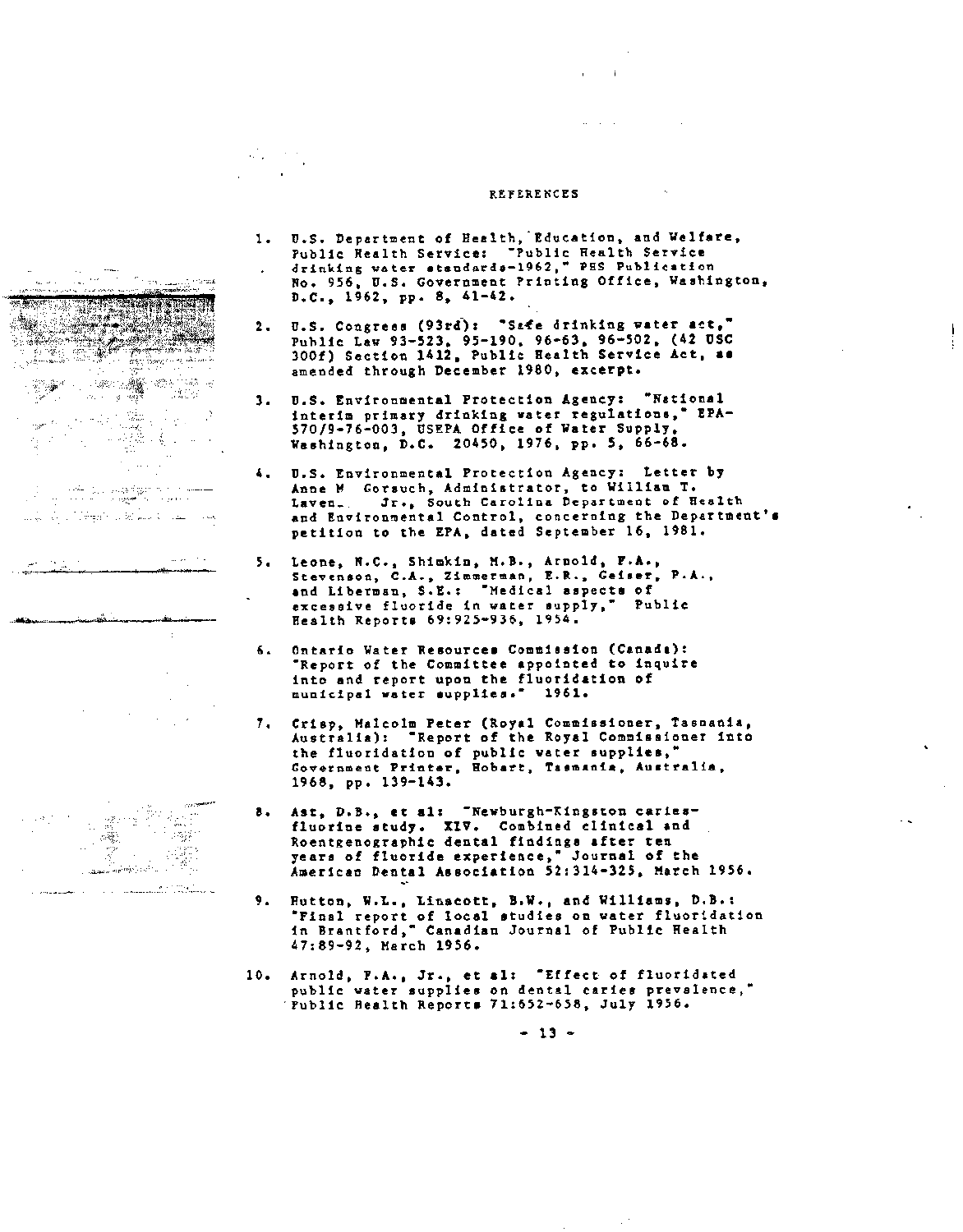



- 11. Blayney, J.R.: "A report on 13 years of water fluoridation in Evanston, Illinois," Journal of the American Dental Association 61:76-79, July 1960.
- 12. Backer-Dirks, O.: "The relation between the fluoridation of water and dental caries experience," International Dental Journal 17:582-605. September 1967.

,

- 13. Dean, H.T.: "Epidemiological studies in the United<br>States," in "Dental caries and fluorine," edited by F.R. Moulton, American Association for the Advancement of Science. Washington. D.C., 1946. pp. 3-31.
- 14. Galagan, D.J., and Lamson, G.G.: "Climate and endemic fluorosia," Public Health Reports 68:497-508. May 1953.
- 15. Galagan, D.J., et al: "Climate and fluid intake." Public Health Reports 72:484-490. June 1957.
- 16. Galagan, D.J., and Vermillion, J.R.: "Determining optimum fluoride concentr&tions.~ Public Health Reports 72:491-493. June 1957.
- 17. U.S. National Oceanic and Atmospheric Administration. Environmental Data Service: ~Climatology of the United States: Series 60; Climates of the states." National Climatic Center. Ashville. North Carolina.
- 18. Forrest. J.R.: -Caries incidence and enamel defects in areas with different levels of fluoride in the drinking water," British Dental Journal 100:195-200 April 1956.
- 19. Binder, K.: "Caries frequency and fluorosis in Mallnitz and the Valley of Otz (1.0-1.8 ppm F in Drinking water)," Archives of Oral Biology Special Supplement 6:198-202. 1961.
- 20. Scheinin, A., et al: "Prevalence of dental caries and dental health in relation to variable concentration of fluorides in drinking vater: A clinical study on Finnish school-children,' Acta Odontologica Scandanavia 22:229-251. June 1964.
- 21. Richards, L.F., et al: "Determining optimum fluoride levels for community vater supplies in relation to temperature," Journal of the American Dental Association 74:389-397. February 1961.
- 22. Englander, H.R., and DiPaola, P.F.: "Enhanced anticariea action from drinking water containing 5 ppm fluoride," Journal of the American Dental Association 98:35-39, January 1979.

 $-14 -$